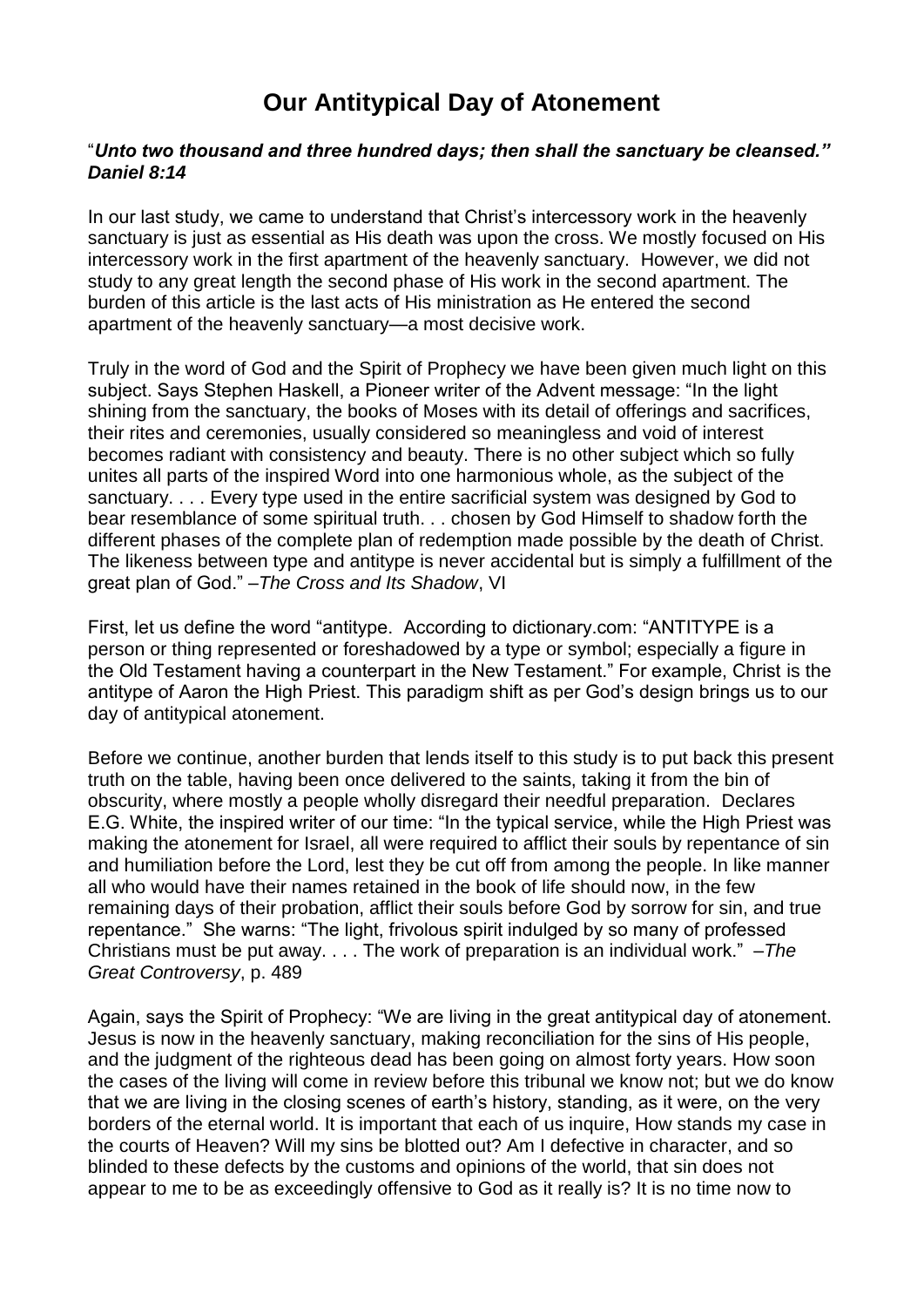allow our minds to be absorbed with the things of earth, while we give only occasional thoughts to God, and make but slight preparation for the country to which we are journeying." –*The Signs of the Times,* May 29, 1884

To be sure, this is not speaking of the wicked; this is directed to members of the Church. And since the Church is to be a glorious church without spot or wrinkle, we are as strong as our weakest link. The leading men, therefore, have a responsibility before God to call sin by its right name, as says the Pen of Inspiration, E.G. White: "The greatest want of the world is the want of men—men who will not be bought or sold, men who in their inmost souls are true and honest, men who do not fear to call sin by its right name, men whose conscience is as true to duty as the needle to the pole, men who will stand for the right though the heavens fall." –*Education*, p. 57

The question is, why do we have such a light frivolous spirit towards what will determine where we spend eternity? The answer according to Spirit of Prophecy: "Satan invents unnumbered schemes to occupy our minds, that they may not dwell upon the very work with which we ought to be acquainted. The archdeceiver hates the great truths that bring to view an atoning sacrifice and an all-powerful Mediator. He knows that with him everything depends on his diverting minds from Jesus and His truth.

She continued: "Those who would share the benefits of the Saviour's mediation should permit nothing to interfere with their duty to perfect holiness in the fear of God. The precious hours, instead of being given to pleasure, to display, or to gain seeking, should be devoted to an earnest, prayerful study of the Word of truth. The subject of the sanctuary and the investigative judgment should be clearly understood by the people of God." –*The Great Controversy*, p. 487–488. "It is those who by faith follow Jesus in the great work of the atonement who receive the benefits of His mediation in their behalf, while those who reject the light which brings to view this work of mediation are not benefited thereby." –*Ibid.*, p. 430; "The sacred work of Christ for the people of God that is going on at the present time in the heavenly sanctuary should be our constant study." –*Testimonies for the Church*, vol. 5, p. 520

Dear fellow believer, it is now one hundred and seventy-five years since the judgment, which, according to prophecy, began in 1844. Our Pioneers, as it were, framers of the sanctuary truths saw this for what it was, a significant emergence of light, of which they thought would have been fulfilled in their day. The line of scripture that was their watchword and their song was: "Fear God, and give glory to Him; for the hour of His judgment is come: and worship Him that made heaven, and earth, and the sea, and the fountains of waters." Revelation 14:7. They took it literally and made spiritual preparation. The question is, we who are nearer to its fulfillment, are we taking it as seriously? Today we are at the tail-end of every prophecy; are we prepared to stand at the judgment bar of God? It is when we deeply study and understand how critical the issue is, when we own it, then we can and will do something about it.

The excerpts drawn from the Spirit of Prophecy and the Bible are meant to exert a deeper interest into the reality of what is taking place in this our antitypical day of atonement. It is meant to agitate us to examine it more in-depth and with humility and penitence "make our calling and election sure."

#### *The Hour of God's Judgment is Come*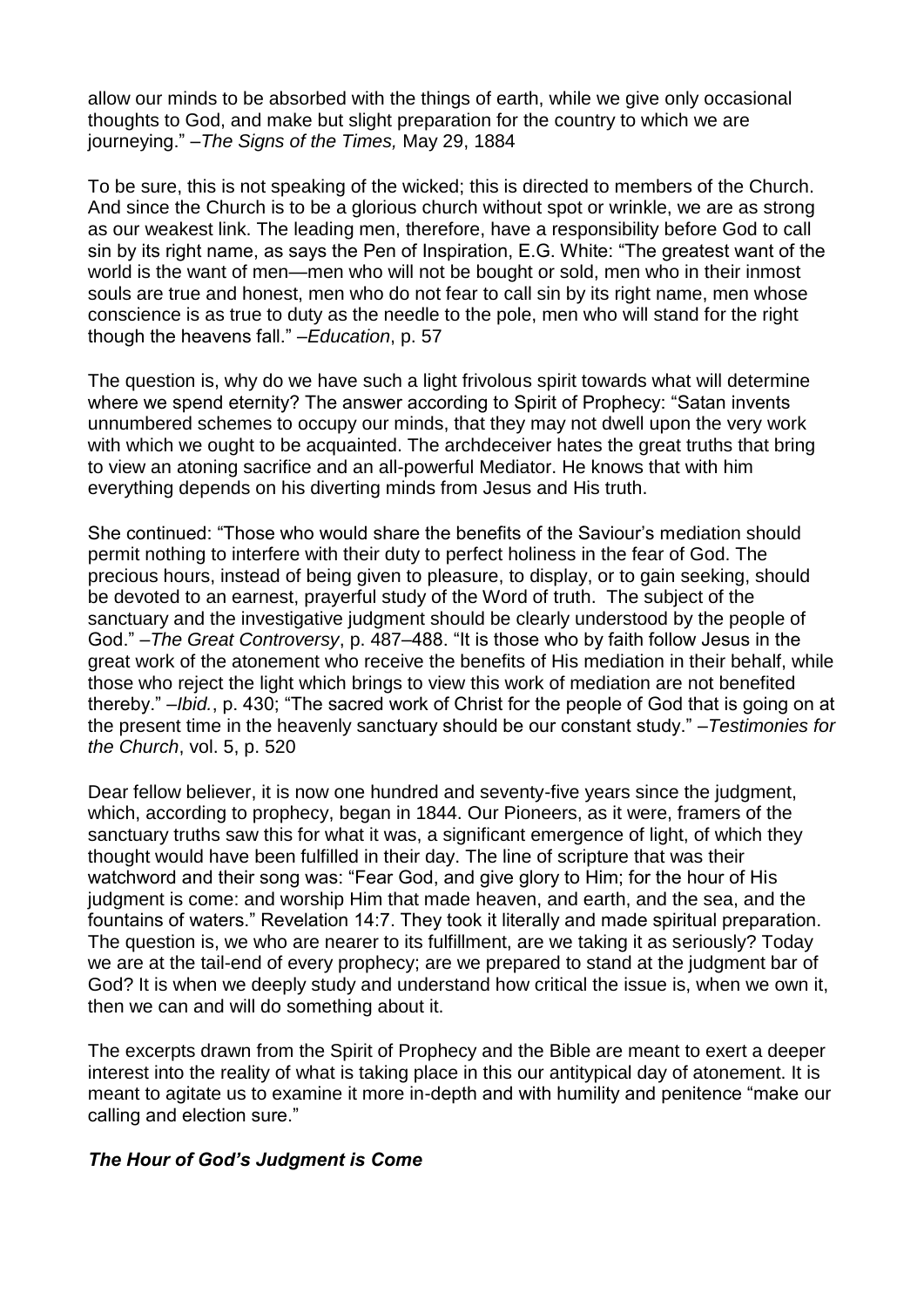In the typical dispensation, ten days prior to the day of atonement, the trumpet blowers blew their trumpets loudly—a reminder that the Day of Atonement was drawing nigh. It is interesting to note that in our antitypical time of atonement such a sounding had been carried out, as for every type there must be an antitype. Says Stephen Haskell: "In the antitype we should expect some world-wide message to be given in trumpet tones, announcing the time near when the great antitypical day of atonement, the investigative judgment, would convene in heaven. Beginning with the years 1833–1834 and extending down to 1844 (10 years) such a message was given to the world in trumpet tones, announcing 'The hour of His judgment is come.' Revelation 14:6–7. Many other consecrated men heralded it in other portions of the world. . . . During that period. . . every civilized nation on the earth heard in trumpet tones the announcement of the message of Revelation 14:6–7, 'The hour of His judgment is come.'" –*The Cross and the Shadow*, p. 204

# *The Daily Service*

Looking back at the typical service carried out by Ancient Israel leading up to the Day of Atonement, we find a daily work that formed an integral part of the whole design of God to cleanse a people from sin. It set the stage for the High Priest's ultimate ministration in the Most Holy Place. Note: Day by day as the priests sprinkle the blood of the animal sacrifice on the outer veil that separates the holy from the most holy place on behalf of the penitent sinner, it remained there until the great Day of Atonement. Similarly, "As Christ at His ascension appeared in the presence of God to plead His blood in behalf of penitent believers, so the priest in the daily ministration sprinkled the blood of the sacrifice in the holy place in the sinner's behalf. The blood of Christ, while it was to release the repentant sinner from the condemnation of the law, was not to cancel the sin; it would stand on record in the sanctuary until the final atonement; so in the type the blood of the sin offering removed the sin from the penitent, but it rested in the sanctuary until the Day of Atonement." –*Patriarchs and Prophets,* p. 357

### *The Day of Atonement*

On the tenth day of the seventh month was the Day of Atonement. The final cleansing was the main order of the day. "But into the second went the high priest alone once every year, not without blood, which he offered for himself, and for the errors of the people." Hebrews 9:7 We turn to the book of Leviticus for more details: "And he shall take of the congregation of the children of Israel two kids of the goats for a sin offering. . . . And he shall take the two goats, and present them before the LORD at the door of the tabernacle of the congregation. And Aaron shall cast lots upon the two goats; one lot for the LORD

and the other lot for the scapegoat. . . . Then shall he kill the goat of the sin offering, that is for the people, and bring his blood within the vail, and do with that blood as he did with the blood of the bullock, and sprinkle it upon the mercy seat, and before the mercy seat: And he shall make an atonement for the holy place, because of the uncleanness of the children of Israel, and because of their transgressions in all their sins: and so shall he do for the tabernacle of the congregation, that remaineth among them in the midst of their uncleanness. And there shall be no man in the tabernacle of the congregation when he goeth in to make an atonement in the holy place until he come out, and have made an atonement for himself, and for his household, and for all the congregation of Israel. And he shall go out unto the altar that is before the LORD, and make an atonement for it; and shall take of the blood of the bullock, and of the blood of the goat, and put it upon the horns of the altar round about. And he shall sprinkle of the blood upon it with his finger seven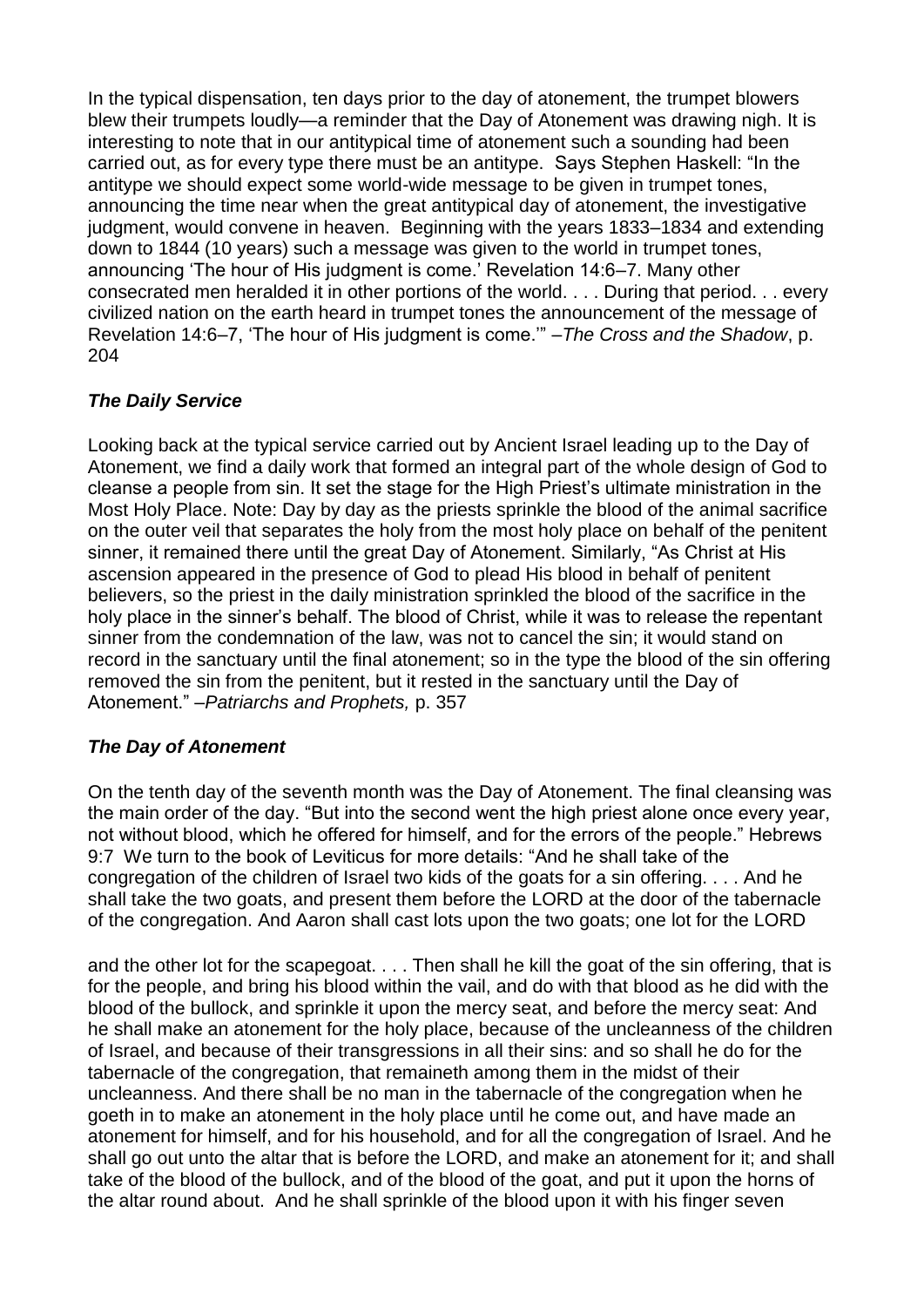times, and cleanse it, and hallow it from the uncleanness of the children of Israel." Leviticus 16:5, 7–8, 15–19

# *Our Antitypical High Priest*

Christ is our antitypical High Priest in the heavenly sanctuary. Says Paul: "We have such an High Priest, who is set on the right hand of the throne of the Majesty in the heavens; A Minister of the sanctuary, and of the true tabernacle, which the Lord pitched, and not man." Hebrews 8:1–2

## *Our Antitypical Day of Atonement fulfilled*

"As in the typical service there was a work of atonement at the close of the year, so before Christ's work for the redemption of man is completed, there is a work of atonement for the removal of sin from the sanctuary. This is the service which began when the 2300 days ended. At that time, as foretold by Daniel the prophet, our High Priest entered the most holy, to perform the last division of His solemn work,—to cleanse the sanctuary." –*The Great Controversy,* p. 421. Thus Daniel 8:14, "Unto two thousand and three hundred days; then shall the sanctuary be cleansed," found its fulfillment. It opens to view its full interpretation as further explained in Daniel 9:24–27 (see prophetic chart). This, undeniably, with all its way-marks, brought it to 1844, using the day for a year prophetic time formula namely: "After the number of the days in which ye searched the land, even forty days, each day for a year, shall ye bear your iniquities, even forty years, and ye shall know My breach of promise." Numbers 14:34

### *Moveable Thrones*

Daniel the prophet was used of God to open to view the scene of Christ moving from the Holy place to the Most Holy Place. Namely: "I saw in the night visions, and, behold, one like the Son of man came with the clouds of heaven, and came to the Ancient of days, and they brought Him near before Him." Daniel 7:13. Earlier in the said vision, Daniel beheld God seated. Said he: "I beheld till the thrones were cast down, and the Ancient of days did sit, whose garment was white as snow, and the hair of His head like the pure wool: His throne was like the fiery flame, and His wheels as burning fire. A fiery stream issued and came forth from before Him: thousand thousands ministered unto Him, and ten thousand times ten thousand stood before Him: the judgment was set, and the books were opened." Daniel 7:9–10. This was undoubtedly the Most Holy Place; this is where the ark of His testament is, where set inside is the Law of the Ten Commandments.

Christ, having been designated to the work of judgment took His seat on the throne set for Him, "For the Father judgeth no man, but hath committed all judgment unto the Son." John 5:22. "Thus was presented to the prophet's vision the great and solemn day when the characters and the lives of men should pass in review before the Judge of all the earth, and to everyone should be rendered 'according to his works.'" –*The Great Controversary*, p. 479

### *Meaning of the Investigative Judgment*

To understand the meaning of the investigative judgment we must go to the type, affirms the Spirit of Prophecy: "As anciently the sins of the people were by faith placed upon the sin offering and through its blood transferred, in figure, to the earthly sanctuary, so in the new covenant, the sins of the repentant are by faith placed upon Christ, and transferred, in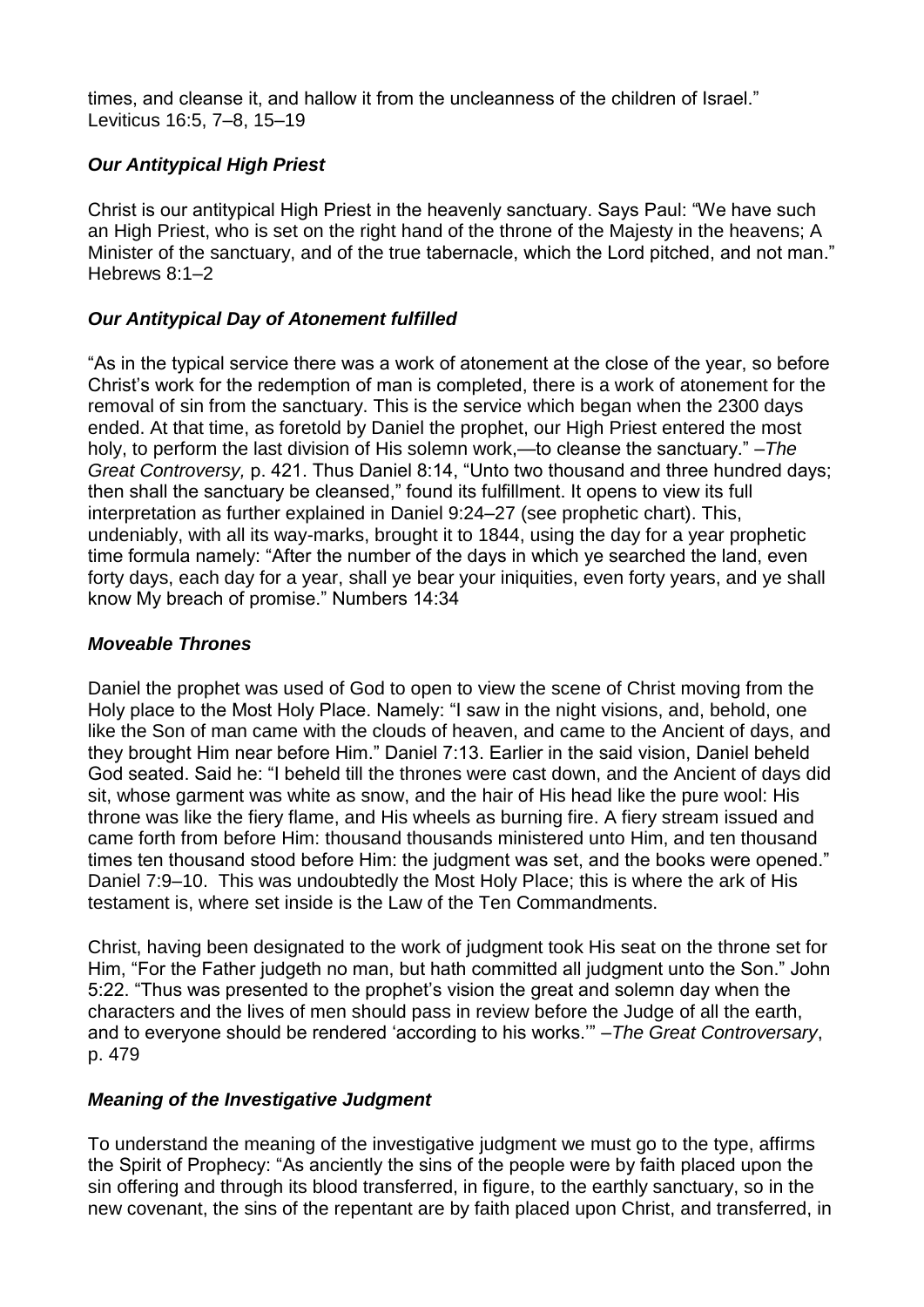fact, to the heavenly sanctuary. And as the typical cleansing of the earthly was accomplished by the removal of the sins by which it had been polluted, so the actual cleansing of the heavenly is to be accomplished by the removal, or blotting out, of the sins which are there recorded. But before this can be accomplished, there must be an examination of the books of record to determine who, through repentance of sin and faith in Christ, are entitled to the benefits of His atonement. The cleansing of the sanctuary therefore involves a work of investigation—a work of judgment." –*Ibid*., p. 421

"In the great day of final award, the dead are to be 'judged out of those things which were written in the books, according to their works.' Revelation 20:12. Then by virtue of the atoning blood of Christ, the sins of all the truly penitent will be blotted from the books of heaven. Thus the sanctuary will be freed, or cleansed, from the record of sin. In the type, this great work of atonement, or blotting out of sins, was represented by the services on the Day of Atonement—the cleansing of the earthly sanctuary, which was accomplished by the removal, by virtue of the blood of the sin offering, of the sins by which it was polluted." –*Ibid*., p. 357

Note: "In the typical service only those who had come before God with confession and repentance, and whose sins, through the blood of the sin offering, were transferred to the sanctuary, had a part in the service of the Day of Atonement. So in the great day of final atonement and investigative judgment the only cases considered are those of the professed people of God. The judgment of the wicked is a distinct and separate work and takes place at a later period. 'Judgment must begin at the house of God: and if it first begins at us, what shall be the end of them that obey not the gospel?' 1 Peter 4:17." –*Ibid*., p. 480

### *The Books of Record*

There are three distinct records and "As the books of record are opened in the judgment, the lives of all who have believed on Jesus come in review before God. Beginning with those who first lived upon the earth, our Advocate presents the cases of each successive generation, and closes with the living. Every name is mentioned, every case closely investigated. Names are accepted, names rejected. When any have sins remaining upon the books of record, unrepented of and unforgiven, their names will be blotted out of the book of life, and the record of their good deeds will be erased from the book of God's remembrance. The Lord declared to Moses: 'Whosoever hath sinned against Me, him will I blot out of My book.' Exodus 32:33. And says the prophet Ezekiel: 'When the righteous turneth away from his righteousness, and committeth iniquity, . . . all his righteousness that he hath done shall not be mentioned.' Ezekiel 18:24." –*Ibid.,* p. 483

### *Irrevocable*

"Every man's work passes in review before God and is registered for faithfulness or unfaithfulness. Opposite each name in the books of heaven is entered with terrible exactness every wrong word, every selfish act, every unfulfilled duty, and every secret sin, with every artful dissembling. Heaven-sent warnings or reproofs neglected, wasted moments, unimproved opportunities, the influence exerted for good or for evil, with its farreaching results, all are chronicled by the recording angel. . . . The hidden selfishness of men stands revealed in the books of heaven. There is the record of unfulfilled duties to their fellow men, of forgetfulness of the Saviour's claims. There they will see how often were given to Satan the time, thought, and strength that belonged to Christ. Sad is the record which angels bear to heaven." –*Ibid*., p. 482, 487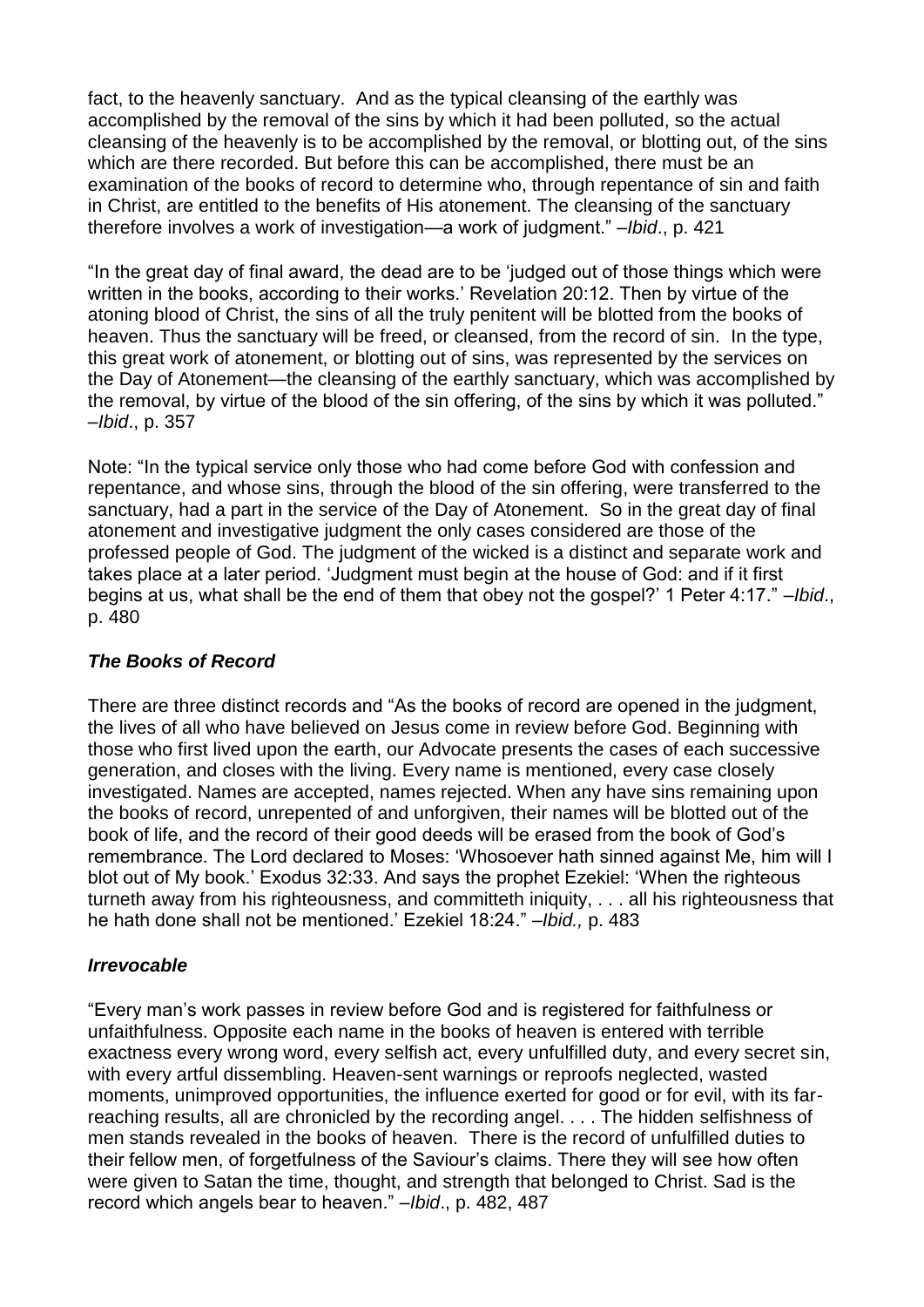"How solemn is the thought! Day after day, passing into eternity, bears its burden of records for the books of heaven. Words once spoken, deeds once done, can never be recalled. Angels have registered both the good and the evil. The mightiest conqueror upon the earth cannot call back the record of even a single day. Our acts, our words, even our most secret motives, all have their weight in deciding our destiny for weal or woe. Though they may be forgotten by us, they will bear their testimony to justify or condemn.

"As the features of the countenance are reproduced with unerring accuracy on the polished plate of the artist, so the character is faithfully delineated in the books above. Yet how little solicitude is felt concerning that record which is to meet the gaze of heavenly beings. Could the veil which separates the visible from the invisible world be swept back, and the children of men behold an angel recording every word and deed, which they must meet again in the judgment, how many words that are daily uttered would remain unspoken, how many deeds

would remain undone.

"In the judgment, the use made of every talent will be scrutinized. How have we employed the capital lent us of Heaven? Will the Lord at His coming receive His own with usury? Have we improved the powers entrusted us, in hand and heart and brain, to the glory of God and the blessing of the world? How have we used our time, our pen, our voice, our money, our influence? What have we done for Christ, in the person of the poor, the afflicted, the orphan, or the widow? God has made us the depositaries of His holy word; what have we done with the light and truth given us to make men wise unto salvation?" – *The Great Controversy*, p. 486–487

## *The Standard of the Judgment*

The law of God is the standard by which the characters and the lives of men will be tested in the judgment. Says the wise man: "Fear God, and keep His commandments: for this is the whole duty of man. For God shall bring every work into judgment." Ecclesiastes 12:13– 14. The apostle James admonishes his brethren: "So speak ye, and so do, as they that shall be judged by the law of liberty." James 2:12

### *The Accuser of our Brethren*

"All who have truly repented of sin, and by faith claimed the blood of Christ as their atoning sacrifice, have had pardon entered against their names in the books of Heaven: as they have become partakers of the righteousness of Christ, and their characters are found in harmony with the law of God, their sins will be blotted out."–*Ibid*., p. 483

At the same time, according to the Pen of Inspiration, "While Jesus is pleading for the subjects of His grace, Satan accuses them before God as transgressors. . . . Now he [Satan] points to the record of their lives, to the defects of character, the unlikeness to Christ. . . to all the sins that he has tempted them to commit, and because of these he claims them as his subjects." But, says the Spirit of Prophecy, "Jesus does not excuse their sins, but shows their penitence and faith, and, claiming for them forgiveness, He lifts His wounded hands before the Father and the holy angels saying: I know them by name. I have graven them on the palms of My hands." She affirms: "Christ will clothe His faithful ones with His own righteousness, that He may present them to His Father 'a glorious church, not having spot, or wrinkle, or any such thing.' Ephesians 5:27." –*Ibid,* p. 484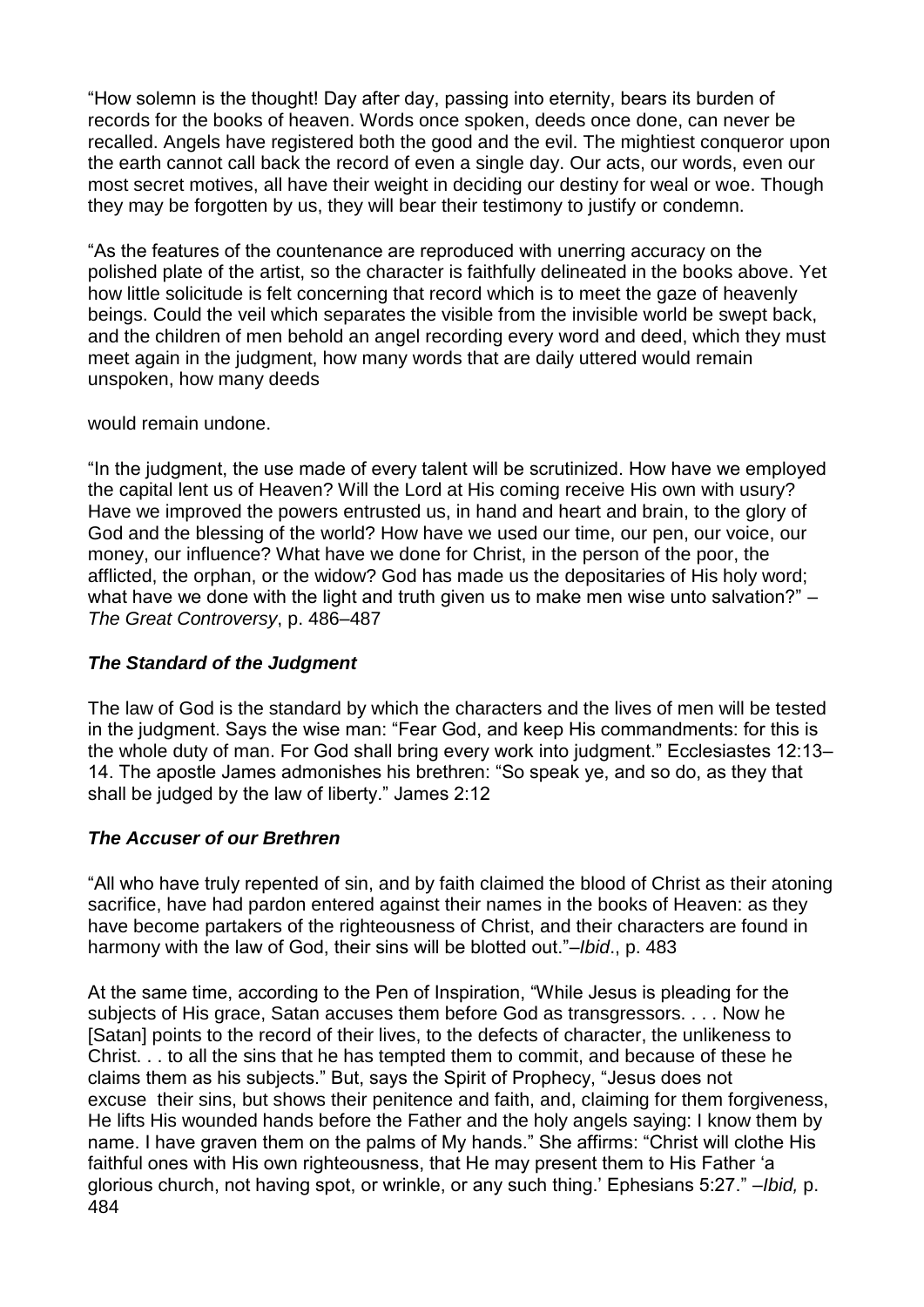# *The Duty of the Congregation*

In the ancient typical service the LORD directed Moses saying: "On the tenth day of this seventh month there shall be a Day of Atonement: it shall be an holy convocation unto you; and ye shall afflict your souls. . . . For whatsoever soul it be that shall not be afflicted in that same day, he shall be cut off from among his people." Leviticus 23:27, 29. Says Haskell: "God is testing the great antitypical congregation. Who will keep a clear mind by controlling the appetite, and a pure heart by prayer and deep heart-searching? Who will lay all their interests upon God's altar, to be used for His glory. . . or a study of His word?" –*The Cross and Its Shadow*, p. 228

"While the investigative judgment is going forward in heaven, while the sins of the penitent believers are being removed from the sanctuary, there is to be a special work of purification, of putting away of sin, among God's people upon earth." –*The Great Controversary*, p. 425

While the work is going forward, we are to walk in holiness; we are not to live as though Christ is the only one responsible for our soul's salvation. "Jesus stands in the holy of holies, now to appear in the presence of God for us. There He ceases not to present His people moment by moment, complete in Himself. But because we are thus represented before the Father, we are not to imagine that we are to presume upon His mercy, and become careless, indifferent, and self-indulgent. Christ is not the minister of sin. We are complete in Him, accepted in the Beloved, only as we abide in Him by faith." –*The Signs of the Times*, July 4, 1892

### *The Scapegoat*

In the typical service "the high priest, having taken an offering for the congregation, went into the most holy place with the blood and sprinkled it upon the mercy seat, above the tables of the law. Thus, the claims of the law, which demanded the life of the sinner, were satisfied. Then in his character of mediator the priest took the sins upon himself, and, leaving the sanctuary, he bore with him the burden of Israel's guilt. At the door of the tabernacle he laid his hands upon the head of the scapegoat and confessed over him 'all the iniquities of the children of Israel, and all their transgression in all their sins, putting them upon the head of the goat.' And as the goat bearing these sins was sent away, they were, with him, regarded as forever separated from the people." –*Patriarchs and Prophets*, p*.* 355

"As in the final atonement the sins of the truly penitent are to be blotted from the records of heaven, no more to be remembered or come into mind, so in the type they were borne away into the wilderness, forever separated from the congregation. Since Satan is the originator of sin. . . justice demands that Satan shall suffer the final punishment. Christ's work for the redemption of men and the purification of the universe from sin will be closed by the removal of sin from the heavenly sanctuary and the placing of these sins upon Satan, who will bear the final penalty." –*Ibid*., p. 358

#### *The Investigative Judgment Closes*

"In the typical service the high priest, having made the atonement for Israel, came forth and blessed the congregation. So, Christ, at the close of His work as mediator, will appear, 'without sin unto salvation' (Hebrews 9:28), to bless His waiting people with eternal life." – *The Great Controversy,* p. 485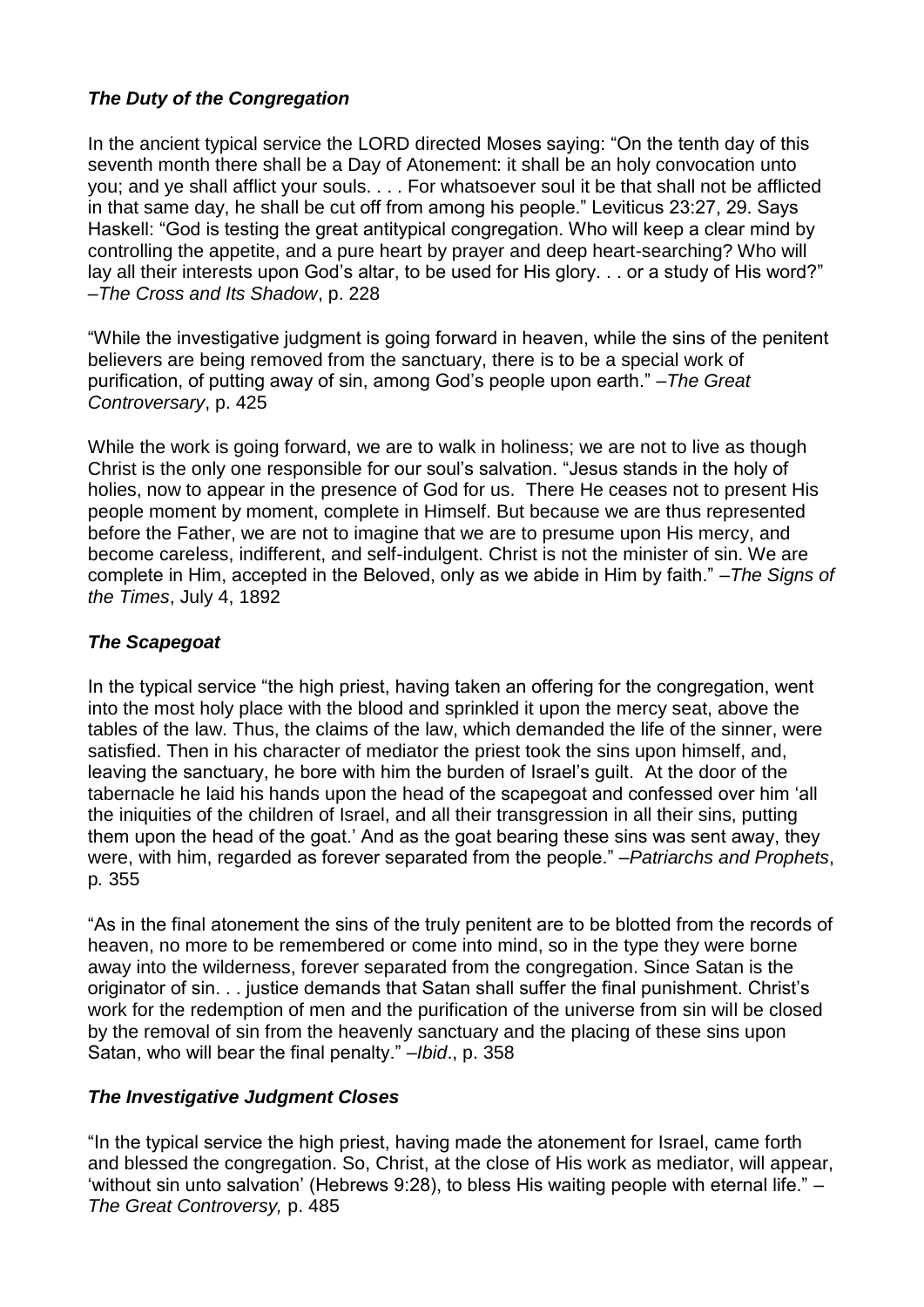"When the work of the investigative judgment closes, the destiny of all will have been decided for life or death. Probation is ended a short time before the appearing of our Lord in the clouds of heaven. Christ in the Revelation, looking forward to that time, declares: 'He that is unjust, let him be unjust still: and he which is filthy, let him be filthy still: and that is righteous let him be righteous still: and he that is holy, let him be holy still. And behold, I come quickly; and My reward is with Me, to give every man according as his work shall be.' Revelation 22:11–12." –*Ibid*., p. 490

Note, when the work closes, "Those who are living upon the earth when the intercession of Christ shall cease in the sanctuary above are to stand in the sight of a holy God without a mediator. Their robes must be spotless, their characters must be purified from sin by the blood of sprinkling. Through the grace of God and their own diligent effort they must be conquerors in the battle with evil." –*Ibid.,* p. 425

It is then that the church will fulfill the words in the book Song of Solomon: "Who is she that looketh forth as the morning, fair as the moon, clear as the son?" Song of Solomon 6:10

### *God's Mercy*

To fear the judgment is to misunderstand the true purpose of Christ's mediatorial work; it is to forget the mercies of God. Says Micah "Who is a God like unto Thee, that pardoneth iniquity, and passeth by the transgression of the remnant of His Heritage? He retaineth not His anger for ever, because He delighteth in mercy." Micah 7:18. Furthermore, says the word of God: "If any man sin, we have an advocate with the Father, Jesus Christ the righteous." 1 John 2:1. In this time of atonement as we continuously confess and forsake our sins; we must trust our High Priest and seek to live an obedient life through the power of the Holy Spirit.

His words assure us: "If we confess our sins, He is faithful and just to forgive us our sins, and to cleanse us from all unrighteousness." 1 John 1:9. There is therefore now no condemnation to them who are in Christ Jesus, who walk not after the flesh, but after the Spirit." Romans 8:1

### *Faith in Christ's Righteousness*

"Through faith, the believer passes from the position of a rebel, a child of sin and Satan, to the position of a loyal subject of Christ Jesus, not because of an inherent goodness, but because Christ receives him as His child by adoption. The sinner receives the forgiveness of his sins, because these sins are borne by his Substitute and Surety. The Lord speaks to His heavenly Father, saying: 'This is My child, I reprieve him from the condemnation of death, giving him My life insurance policy—eternal life—because I have taken his place, and have suffered for his sins. He is even My beloved son.' Thus man, pardoned, and clothed with the beautiful garments of Christ's righteousness, stands faultless before God." –*Manuscript Releases*, vol. 9, p. 301

Yes, this is the key; this is the only means through which we can have our names retained in the book of life—having on the garment of Christ, so when God looks at us He sees not our depraved character but Christ's character fully formed in us. Affirms the inspired writer, E.G. White: "Christ will clothe His faithful ones with His own righteousness, that He may present them to His Father 'a glorious church, not having spot, or wrinkle, or any such thing.'" –*The Great Controversy,* p. 484.